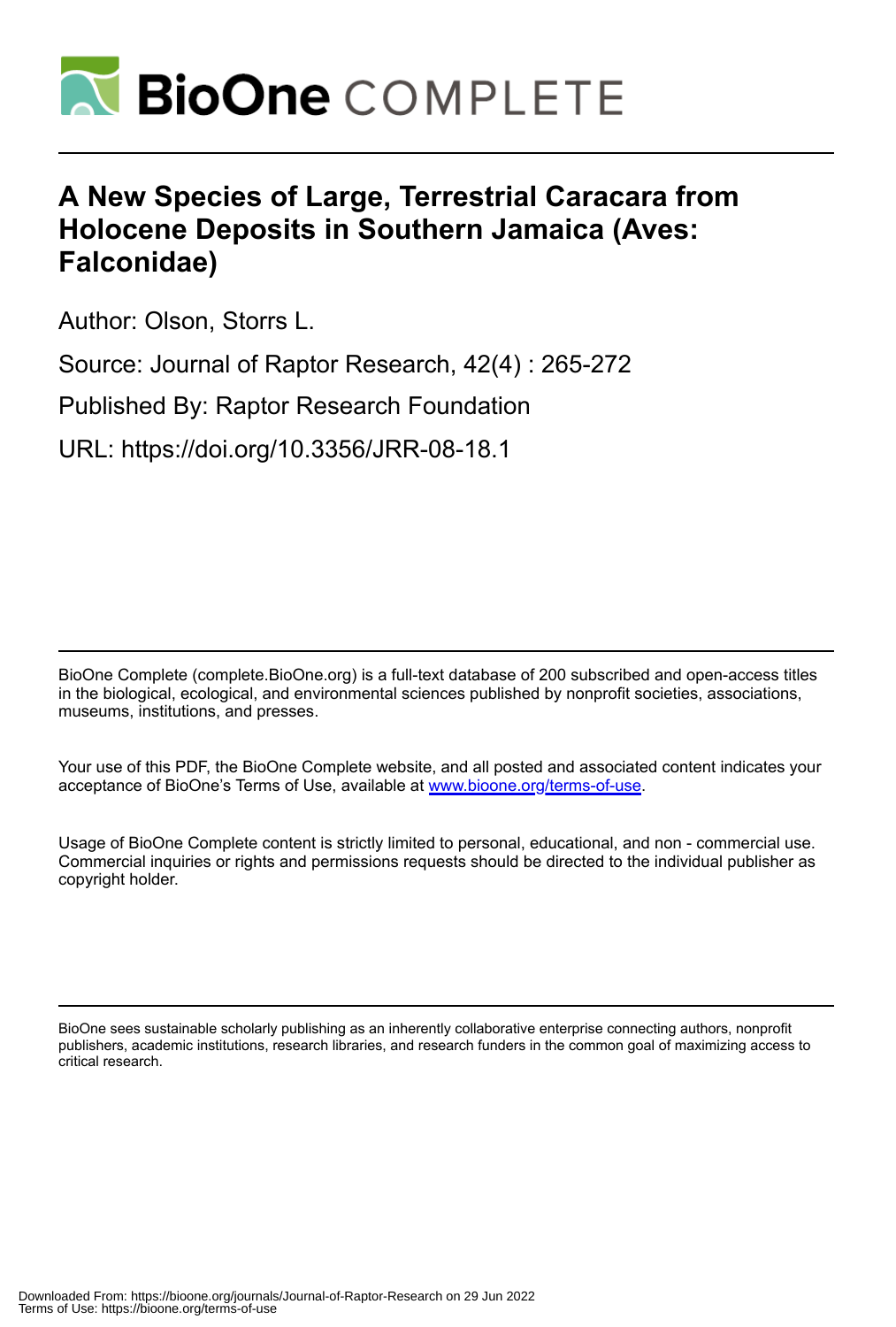# A NEW SPECIES OF LARGE, TERRESTRIAL CARACARA FROM HOLOCENE DEPOSITS IN SOUTHERN JAMAICA (AVES: FALCONIDAE)

STORRS L. OLSON<sup>1</sup>

Division of Birds, MRC 116, National Museum of Natural History, P.O. Box 37012, Smithsonian Institution, Washington, DC 20013 U.S.A.

ABSTRACT.—A new species of caracara, Caracara tellustris, is described from cave deposits in the arid Portland Ridge area of southern Jamaica. It is characterized by great size and much reduced wings, and was probably almost completely terrestrial in habits if not even flightless. It was thus probably confined to the more arid southern areas of the island where open country would be compatible with a terrestrial mode of life.

KEY WORDS: Caracara tellustris; caracara; extinction; Falconidae; fossil birds; Holocene; Jamaica; West Indies.

#### NUEVA ESPECIE GRANDE Y TERRESTRE DE CARACARA DE DEPÓSITOS DEL HOLOCENO EN EL SUR DE JAMAICA (AVES: FALCONIDAE)

RESUMEN.—Se describe una nueva especie, Caracara tellustris, proveniente de los depósitos de una cueva del área árida de Portland Ridge en el sur de Jamaica. Se caracteriza por su gran tamaño y la marcada reducción de las alas, y probablemente fue de hábitos casi completamente terrestres sino incluso no voladora. Estuvo por ende probablemente confinada a las áreas más áridas del sur de la isla, donde los espacios abiertos podrían ser más compatibles con un modo de vida terrestre.

[Traducción del equipo editorial]

In the modern avifauna of the West Indies, the falconid subfamily Caracarinae is represented only by the Crested Caracara (Caracara cheriway) found in Cuba and the Island of Pines. The Cuban birds do not differ from those of Florida and the species is believed to be a recent colonist from the mainland (Suárez and Olson 2001). Caracaras of the genera Caracara and Milvago were once much more widespread in the Antilles, however, as indicated in the fossil record (Olson 1976, Morgan 1994, Suárez and Olson 2001, 2003).

The crested caracaras, genus Caracara (formerly Polyborus, but see Banks and Dove 1992) are represented as fossils by two named species: C. creightoni Brodkorb (1959) from Pleistocene and probable Holocene deposits in Cuba and the Bahamas (Olson and Hilgartner 1982, Suárez and Olson 2001, 2003) and *C. latebrosus* Wetmore (1920) known only from two fragmentary wing bones from cave deposits in central Puerto Rico. Both species were about the size of the living C. cheriway, although C. creightoni was slightly smaller. A hitherto unpublished caracara of this size is indicated on Mona Island, be-

tween Puerto Rico and Hispaniola, by a single well preserved notarium (USNM uncataloged) from an underwater cave deposit. Whether this was the same as P. latebrosus of Puerto Rico can only be determined with the collection of additional material. So far there has been no fossil record of Caracara from Hispaniola but this may be simply an artifact of collecting.

Another possibly distinct species of Caracara is indicated by the distal end of a right tarsometatarsus from a cave deposit on Grand Cayman (Morgan 1994). This specimen (UF 172841) was from a large species, the size (Table 1) of large individuals of the Southern Caracara (C. plancus; for the separation of C. plancus from C. cheriway see Dove and Banks 1999). It may be anticipated that this species will be found in Cuba as well.

The diversity of West Indian caracaras was further increased by the discovery of an exceptional new species of even larger Caracara from the arid parts of southern Jamaica, an island whose modern raptor fauna is notably depauperate (Olson 2006). This species is certain to have been endemic to Jamaica, as its pectoral elements indicate that it had very weak powers of flight at best (Table 2). <sup>1</sup> Email address: olsons@si.edu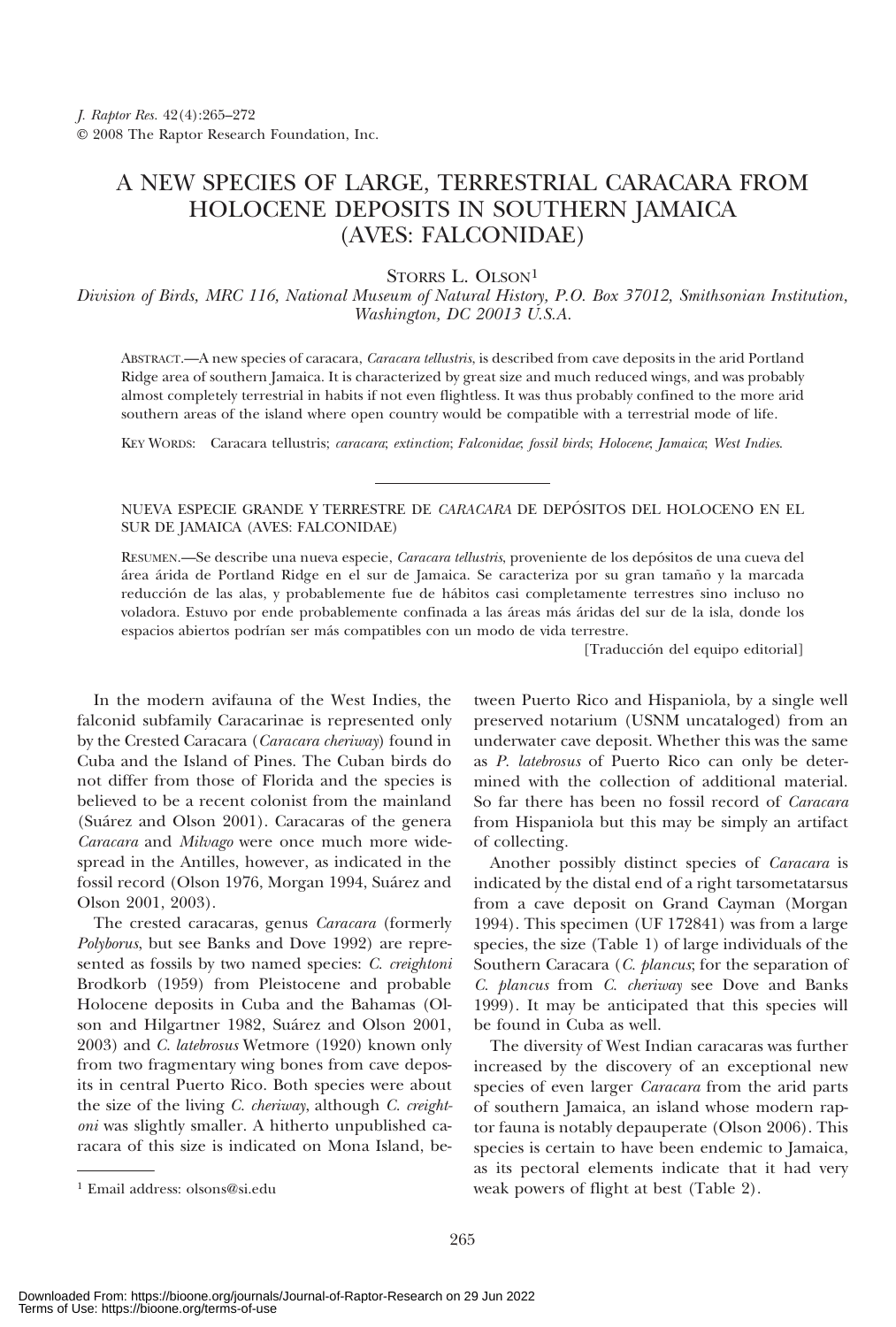|                                               | <b>SPECIES</b>                     |                          |                        |                                |                         |  |  |
|-----------------------------------------------|------------------------------------|--------------------------|------------------------|--------------------------------|-------------------------|--|--|
| ELEMENT AND<br><b>MEASUREMENT</b>             | $\mathcal{C}$<br><b>CREIGHTONI</b> | C. CHERIWAY<br>$N = 11$  | C. PLANCUS<br>$N=6$    | CARACARA SP.<br>(GRAND CAYMAN) | C. TELLUSTRIS<br>N. SP. |  |  |
| <b>TIBIOTARSUS</b><br>Shaft width at midpoint | 6.2                                | $6.0 - 6.6(6.3)$         | $5.7 - 7.9(7.1)$       |                                | ca. 9.4                 |  |  |
| <b>TARSOMETATARSUS</b>                        |                                    |                          |                        |                                |                         |  |  |
| Length                                        | 82.1                               | $85.8 - 97.3$ (91.6)     | $87.5 - 108.0(98.0)$   |                                | 112.5, 115.4            |  |  |
| Proximal width                                | 12.4                               | $12.3 - 13.6$ $(13.0)$   | $12.4 - 16.0$ $(15.6)$ |                                | 18.6, 17.6              |  |  |
| Shaft width at midpoint                       | 5.4                                | $5.1 - 5.7(5.4)$         | $4.8 - 6.7(5.9)$       |                                | 8.3, 8.6                |  |  |
| Distal width                                  | 13.8                               | $12.6 - 16.2$ (15.0)     | $14.2 - 19.9$ $(16.9)$ | 17.6                           | 20.2, 20.1              |  |  |
| PHALANX 1, DIGIT I                            |                                    |                          |                        |                                |                         |  |  |
| Length                                        |                                    | $17.7 - 21.0$ $(19.5)^a$ | $19.1 - 22.6$ $(20.8)$ |                                | 24.2                    |  |  |
| Proximal width                                |                                    | $8.3 - 10.7 (9.3)^a$     | $8.7 - 10.9(10.0)$     |                                | 12.0                    |  |  |

Table 1. Measurements (mm) of hindlimb elements of Caracara. Sequence in modern taxa is: range (mean). Data taken partly from Suárez and Olson (2001). Measurements in boldface are from the holotype of C. tellustris n. sp.

 $N = 12$ .

#### MATERIALS AND METHODS

Complete recent skeletons, unless otherwise noted, from the collections of the National Museum of Natural History, Smithsonian Institution (USNM): Phalcobaenus australis 490979, Caracara cheriway USNM 11679 (partial postcranial), 19670-71, 321805, 322338, 343845-46, 346402, 428041, 431612, 553229-30, Caracara plancus 18478, 345779-80, 490931, 614583-84, 630187. Fossil specimens: Caracara latebrosa AMNH 4921, holotypical proximal end of right carpometacarpus; AMNH 4987, paratypical proximal end of right ulna. Caracara sp. UF 172841, distal end of right tarsometatarsus, Grand Cayman. Measurements were taken with digital calipers to the nearest 0.1 mm. In the photographs, the new

fossil species is compared with large individuals of C. plancus, which is larger than C. cheriway, in order to emphasize the larger size of the Jamaican bird.

## **Systematics** Class Aves Family Falconidae Genus Caracara Merrem, 1826

The Jamaican bird agrees in all general aspects with Caracara. The tarsometatarsus is much more slender and elongate than in Phalcobaenus (Figs. 1–3) or in the much smaller *Ibycter* in which the tarsometatarsus is likewise short and robust. The tarsometatarsus of Daptrius and Milvago, which are probably best considered congeneric, may be difficult to separate on qual-

Table 2. Measurements (mm) of pectoral elements of Caracara. Sequence in modern taxa is: range (mean).

| ELEMENT AND<br><b>MEASUREMENT</b> | <b>SPECIES</b>          |                         |                           |                                |                         |  |  |
|-----------------------------------|-------------------------|-------------------------|---------------------------|--------------------------------|-------------------------|--|--|
|                                   | C.<br><b>CREIGHTONI</b> | C. CHERIWAY<br>$N = 11$ | C. PLANCUS<br>$N = 6$     | CARACARA SP.<br>(GRAND CAYMAN) | C. TELLUSTRIS<br>N. SP. |  |  |
| <b>CORACOID</b>                   |                         |                         |                           |                                |                         |  |  |
| Length from head to               |                         |                         |                           |                                |                         |  |  |
| internal distal angle             |                         | $45.2 - 52.6$ $(49.4)$  | $47.2 - 58.1$ $(54.5)$    | 55.6                           |                         |  |  |
| Least width of shaft              |                         | $6.3 - 8.5(6.9)$        | $6.8 - 9.8$ $(8.2)$       | 5.9                            |                         |  |  |
| <b>HUMERUS</b>                    |                         |                         |                           |                                |                         |  |  |
| Length                            | 101.2                   | $102.1 - 114.5(109.4)$  | $105.1 - 133.9$ $(122.0)$ | 114.2                          |                         |  |  |
| Proximal width                    | 8.5                     | 18.6–23.2 $(20.0)^a$    | $22.2 - 27.5$ $(25.3)$    | 23.0                           |                         |  |  |
| Shaft width at midpoint           | 5.0                     | $7.6 - 8.8(8.1)$        | $8.1 - 10.3(9.3)$         | 9.1, 9.0                       |                         |  |  |
| Distal width                      | 9.1                     | 16.8-18.5 $(17.7)^a$    | $18.2 - 22.4$ $(20.5)$    | 18.7                           |                         |  |  |

 $N = 12$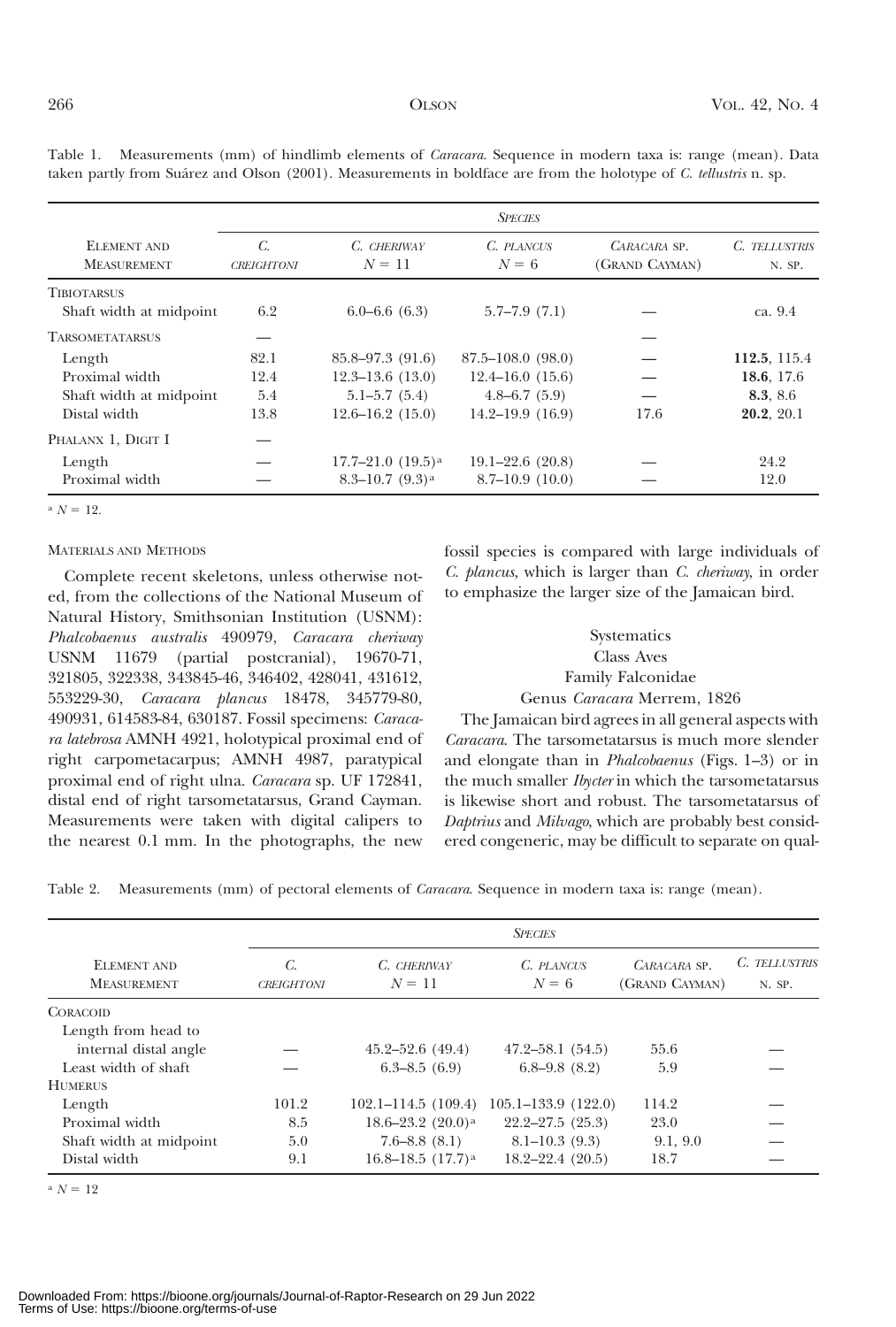

Figure 1. Right tarsometatarsi of caracaras in anterior view. A, Phalcobaenus australis USNM 490979; B, Caracara tellustris, new species, holotype USNM 535727; C, C. plancus USNM 490931. Scale = 2 cm.

itative characters, as those previously thought to distinguish the two (Campbell 1979, Suárez and Olson 2003) appear to have been compromised by certain fossil material from Peru (W. Suárez and S. Olson unpubl. data). Nonetheless, the Jamaican bird is so large that it is unlikely to have been derived from any of the small, delicate species of Daptrius/Milvago.

## Caracara tellustris, new species

### Figs. 1–5

Holotype. Complete right tarsometatarsus USNM 535727 (Figs. 1–3). Collected in 1995 by R.D.E. MacPhee and D.A. McFarlane.

Type Locality. Jamaica, Clarendon Parish, south coast of Portland Ridge, Jackson's Bay cave system, Skeleton Cave, Pit 1 down to 70 cm (see McFarlane et al. 2002).

Age. Radiocarbon ages from various depths and parts of Skeleton Cave were all Holocene in age ranging from 1870  $\pm$  50 before present to 6410  $\pm$ 110 BP at the deepest level (McFarlane et al. 2002).

Measurements (mm) of Holotype. See Table 1. Additional measurements, with paratype USNM 535728 in parentheses: length of calcaneal ridge of hypotarsus 17.9 (19.4); width and depth of middle trochlea  $7.4 \times 9.4$  (damaged in paratype).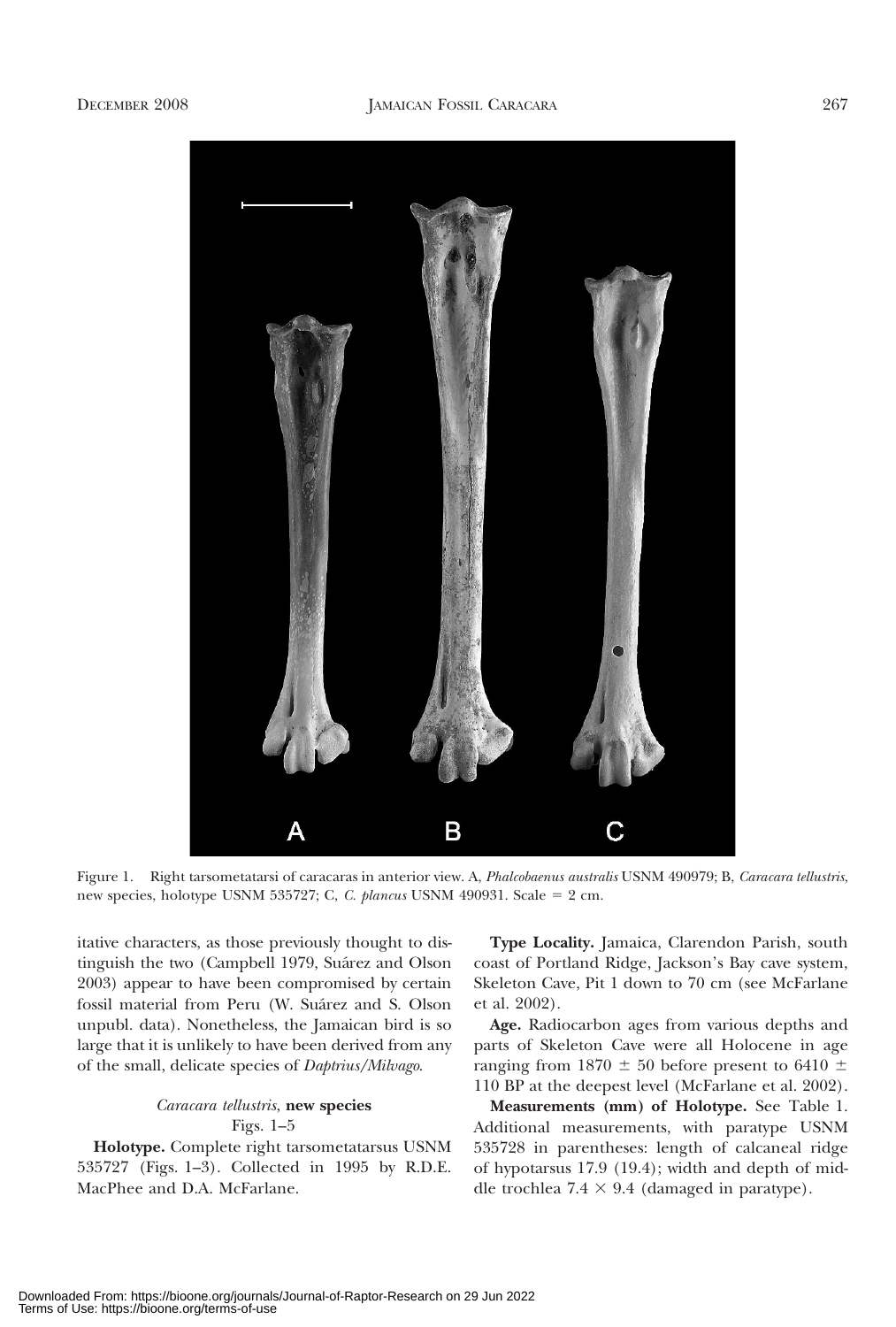

Figure 2. Right tarsometatarsi of caracaras in posterior view. A, Phalcobaenus australis USNM 490979; B, Caracara tellustris, new species, USNM 535727; C, C. plancus USNM 490931. Scale =  $2 \text{ cm}$ .

Paratypes. Skeleton Cave, Map Room: left humerus USNM 535726. Lloyd's Cave, Pit #1, Mantrap Entrance: right coracoid USNM 535725. Drum Cave, surface contents: proximal third of left humerus USNM 535723; shaft of right tibiotarsus. Jackson's Bay cave system, exact cave uncertain: distal half of right humerus USNM 535730; right tarsometatarsus USNM 535728; left pedal phalanx 1 of digit I USNM 535729.

### Measurements (mm) of Paratypes. See Table 1.

Etymology. L. tellustris, of the earth, from tellus, telluris, earth, land; in reference to the terrestrial habits and poor, or nonexistent, flying ability of the species.

Diagnosis. A species of *Caracara* with hindlimb elements larger than in any other member of the genus or of the rest of the subfamily Caracarinae, whereas the pectoral elements are small in relation to body size and weakly developed, indicating extremely weak powers of flight or even flightlessness.

Description. Except for larger size and more robust shaft, the tarsometatarsus resembles that of C. plancus although the scar for M. tibialis anticus is notably shorter and wider and has a flat rather than rounded surface, the scar for the hallux faces medially rather than posteriorly, and the wing of the inner trochlea is decidedly longer, narrower, and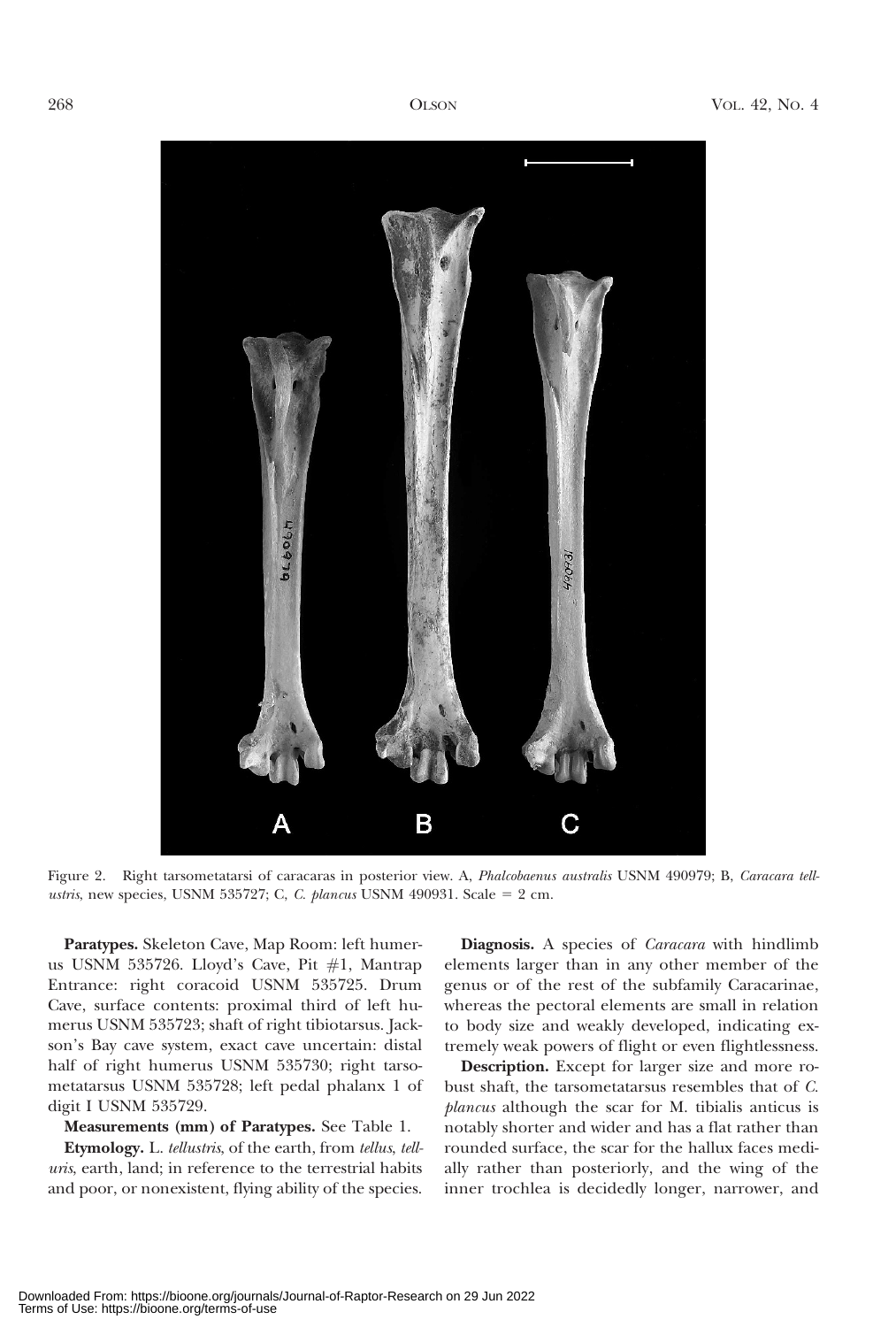

Figure 3. Right tarsometatarsi of caracaras in medial view. A, Phalcobaenus australis USNM 490979; B, Caracara tellustris, new species, USNM 535727; C, C. plancus USNM 490931. Scale = 2 cm.

more distinctly set off from the rest of the trochlea. The large size of phalanx 1 of the hind toe (Fig. 5E) indicates that the foot was correspondingly large as well.

Although the coracoid falls within the range of C. plancus in length, the shaft is much narrower and the overall aspect is weak and feeble by comparison (Fig. 5B, D). Given the large size of the hindlimb, the humerus is small (Fig. 4B, D, E). The pectoral crest appears to have been greatly reduced and was rotated toward the palmar surface of the shaft, both of which are characters associated with flightlessness (Olson and Steadman 1979). The crest also extends farther distally than in C. plancus. The distal end of the humerus is less expanded than in C. plancus but

the brachial depression is larger and much deeper, which is also associated with flightlessness. It may seem counterintuitive that M. brachialis almost always appears to be better developed in flightless birds but this can be explained by the fact that this muscle is important in keeping the wing folded, which is of much greater importance to a bird that does not use the wing for flight. The small size of the humerus in C. tellustris is demonstrated by the ratio of its length to the length of the tarsometatarsus, the mean ratios being: C. creightoni, 1.23; C. cheriway, 1.19; C. plancus, 1.24; and C. tellustris, 1.00. Thus, the humerus in typical caracaras is about 20% longer than the tarsometarsus, whereas in C. tellustris these elements are the same length.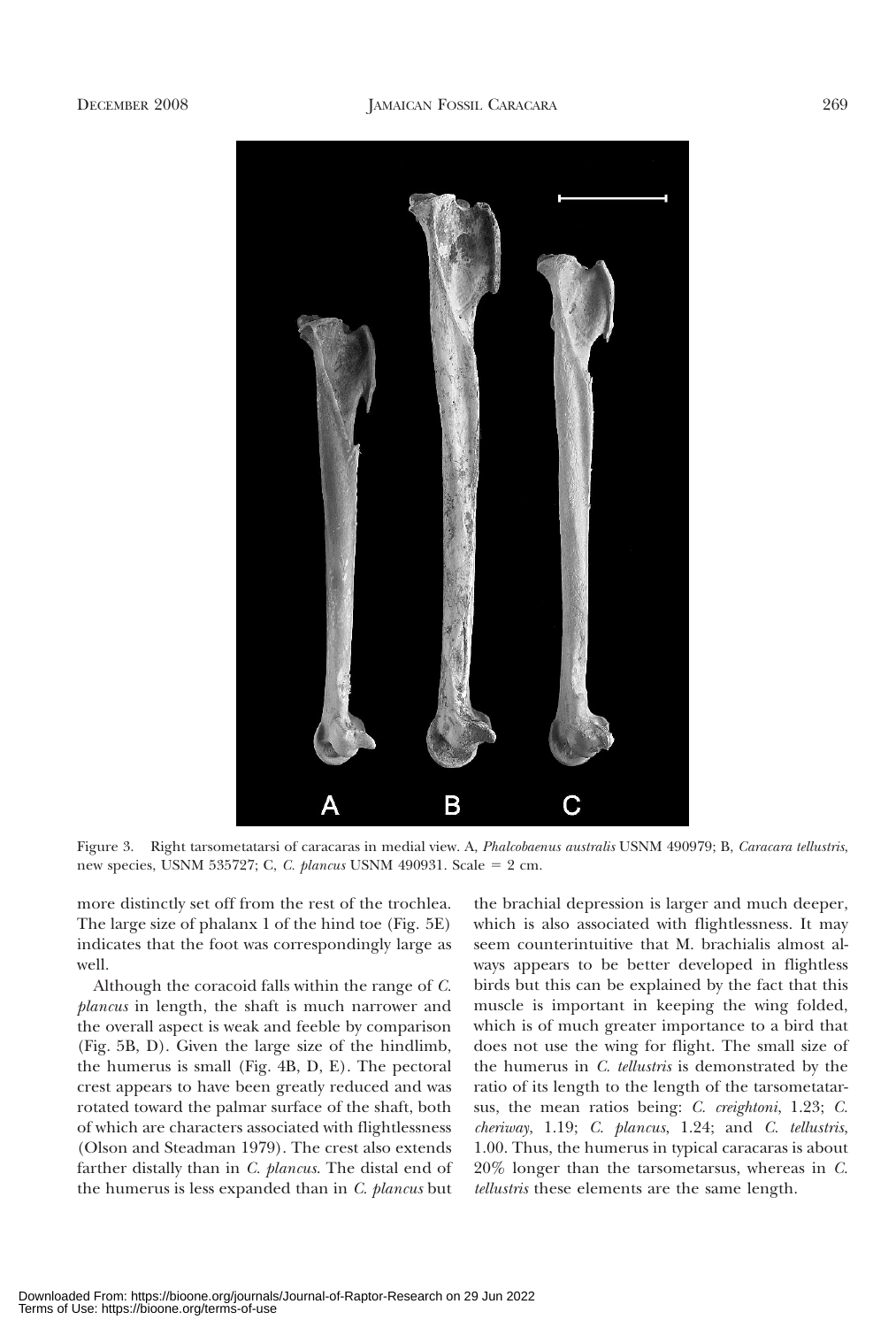

Figure 4. Left humeri of *Caracara* (A, B, E, F, anconal view; C, D, palmar view). A, C, F, C. plancus USNM 490931; B, D, C. tellustris, new species, USNM 535726; E, C. telluris, new species, USNM 535730. Scale =  $2 \text{ cm}$ .

#### **DISCUSSION**

Even with nearly complete skeletal material it is often difficult to predict from morphology whether a bird with reduced pectoral girdle and appendages would have been completely flightless. Caracara tellustris would have had at best very reduced powers of flight and probably led a nearly completely terrestrial existence, both foraging and dispersing on foot.

The habitat of C. tellustris was likely very restricted because such a large terrestrial avian predator could probably only function effectively in relatively open habitats. The vegetation of most of Jamaica prior to human settlement would have been closed forest or dense scrub (Asprey and Robbins 1953). Open habitats could probably have developed only in the drier southern parts of the island, and the caves in which the bones of *C. tellustris* were found are situated nearly at the southern tip of the island (McFarlane et al. 2002, Olson 2006). The most suitable habitat type would probably have been what Asprey and Robbins (1953) defined as thorn scrub, which is

dominated by mimosoids such as Acacia and Prosopis. Thorn scrub is developed on alluvial sediments, which predominate in the southern part of the island. A littoral manifestation of thorn scrub is cactus scrub, in which cacti such as Stenocereus, Pilosocereus, and Opuntia are conspicuous. The region where this type of open scrub adjoins coastal flats and mangroves would probably have been ideal habitat for the caracara, but this habitat would have been of very limited extent, so that the population of C. tellustris was probably always quite small.

Prey of *Caracara tellustris* may have consisted of the wide variety of vertebrates, invertebrates, and carrion characteristic of the crested caracaras (e.g., Morrison 1996). Reptiles may have been an important component, as some 17 species of snakes and lizards occur on the Portland Peninsula (Schwartz and Henderson 1991), of which such ground-dwelling species as the skink (Mabuya spp.), teiids (Ameiva spp. and Celestus spp.), and young iguanas (Cyclura spp.), would have been paramount. In coastal areas, fiddler crabs (Uca spp.), of which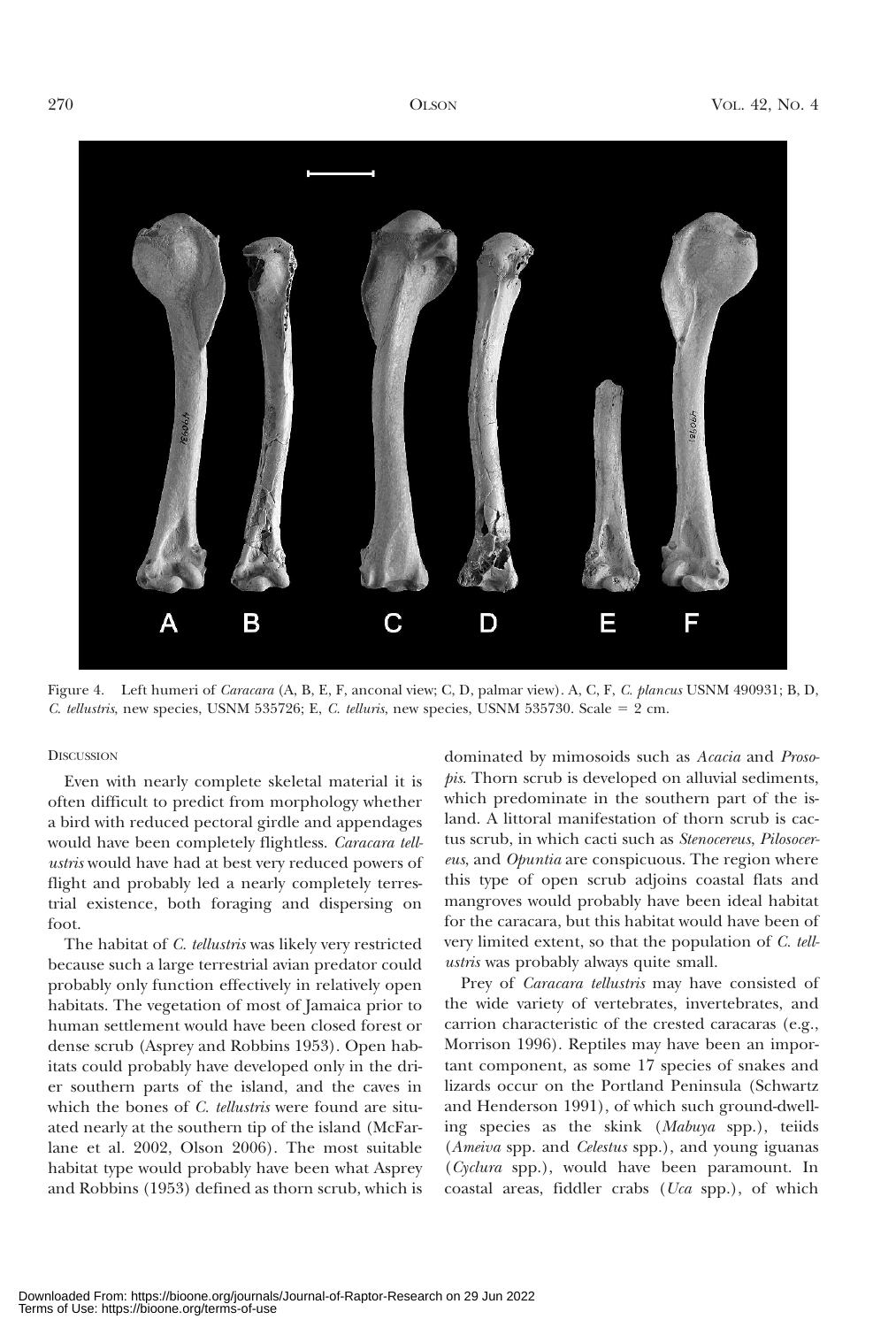

Figure 5. Right coracoids (A, B, ventral view; C, D, dorsal view) and pedal phalanx 1 of digit I in dorsal view (E, F) of Caracara. A, C, F, C. plancus USNM 490931; B, D, C. telluris, new species, USNM 535725; E, C. tellustris, new species, USNM 535729. Scale =  $2 \text{ cm}$ .

there are six species in Jamaica, all occurring on the southern coast (Barnwell 1986), may have been a ready source of food.

As on most oceanic islands, extinction of the Jamaican caracara may have been a result of human interference of some kind. The small population of caracaras in the inhospitable hot, arid Portland Peninsula may have survived into the historic period only to be exterminated by introduced predatory mammals before its presence could be noted by naturalists. Also, the greatest changes in vegetation cover appear to have been effected following European settlement and agricultural expansion in the 1600s (Asprey and Robbins 1953).

#### ACKNOWLEDGMENTS

I am first of all most grateful to Ross D.E. MacPhee and Donald A. McFarlane for collecting the fossil material of the new species and making it available and for their comments on the manuscript and much other shared information. Gary Graves also provided helpful comments. For lending holotypes of fossil caracaras I am indebted to the authorities of the American Museum of Natural History, New York (AMNH), and the Florida Museum of Natural History, Gainesville (UF). The photographs are by John Steiner, Smithsonian Photographic Services and the plates were composed by Brian Schmidt, Division of Birds.

LITERATURE CITED

- ASPREY, G.F. AND R.G. ROBBINS. 1953. The vegetation of Jamaica. Ecol. Monogr. 23:359–412.
- BANKS, R.C. AND C.J. DOVE. 1992. The generic name for crested caracaras (Aves: Falconidae). Proc. Biol. Soc. Wash. 105:420–425.
- BARNWELL, F.H. 1986. Fiddler crabs of Jamaica (Decapoda, Brachyura, Ocypodidae, Genus Uca). Crustaceana 50:146–165.
- BRODKORB, P. 1959. Pleistocene birds from New Providence Island, Bahamas. Bull. Fla. State Mus. Biol. Sci. 4:349–371.
- CAMPBELL, K.E. 1979. The non-passerine Pleistocene avifauna of the Talara Tar Seeps, northwestern Peru. R. Ont. Mus. Life Sci. Contrib. 118:1–203.
- DOVE, C.J. AND R.C. BANKS. 1999. A taxonomic study of crested caracaras (Falconidae). Wilson Bull. 111:330– 339.
- MCFARLANE, D.A., J. LUNDBERG, AND A.G. FINCHAM. 2002. A late Quaternary paleoecological record from caves of southern Jamaica, West Indies. J. Cave Karst Stud. 64:117–125.